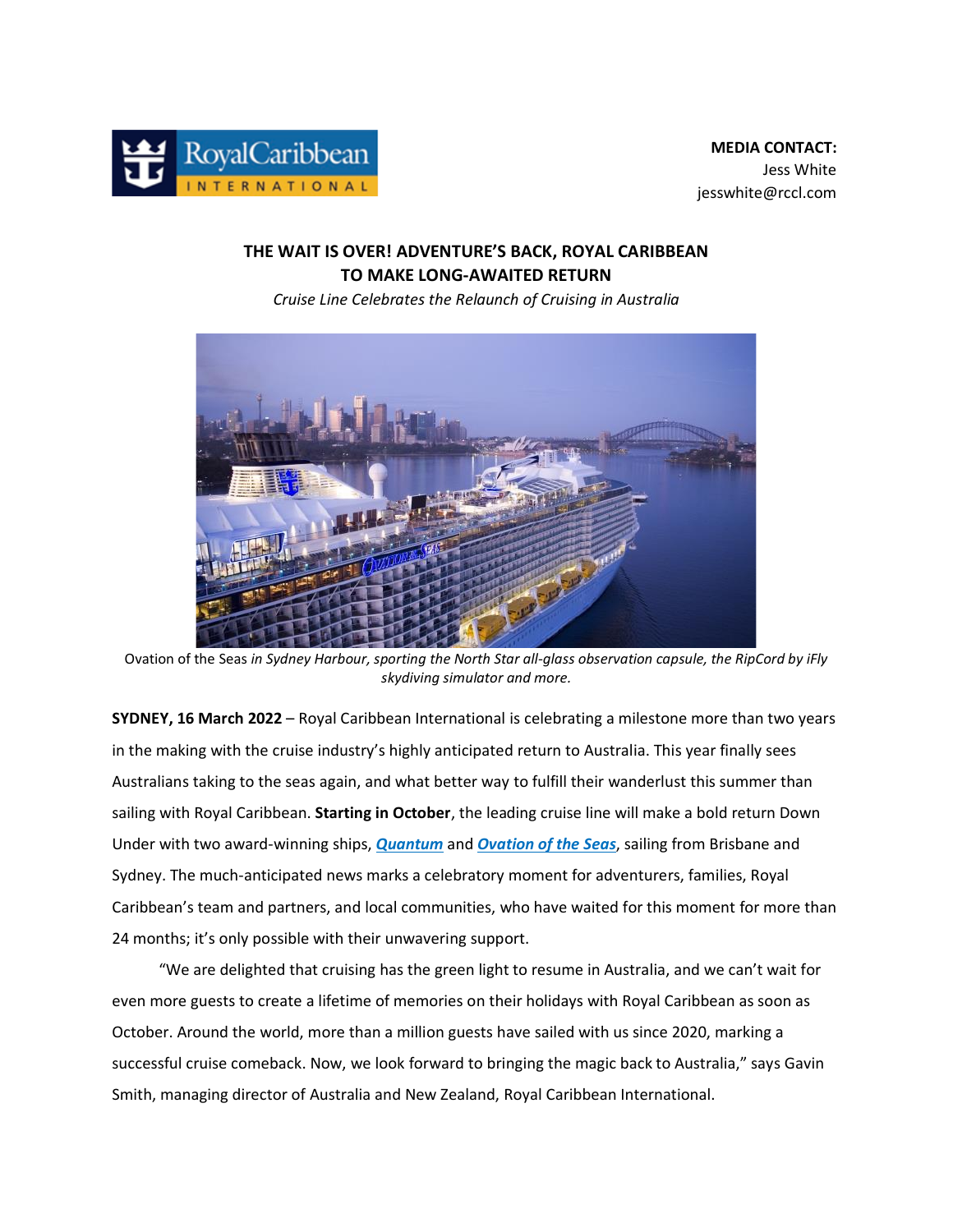"What a way to kick off cruising's return, with two game-changing ships, *Quantum* and *Ovation of the Seas*. I know that so many Australian families have waited a long time for this moment, and we can finally start creating special memories together again."

 To celebrate the return of cruising, travellers setting their sights on a summer full of longawaited cruise adventures can enjoy a special offer when they book from 17 to 22 March:

- Savings up to 30% per guest
- Instant savings of up to \$600 per booking

## **Sale Highlights\*:**

- Savings of up to **\$1,550** per booking at **\$1,899 per person** on a 6-night Queensland Highlights cruise from Brisbane on *Quantum*. *\*Based on double occupancy for a Junior Suite on a cruise departing 18 Nov. 2022*
- Savings of up to **\$850** per booking at **\$1,149 per person** on a 7-night Tasmania cruise from Sydney on *Ovation*. *\*Based on double occupancy for balcony stateroom on cruise departing 7 Dec. 2022*
- Savings of up to **\$350** per booking at **\$399 per person** on a 2-night Sydney Weekender cruise from Sydney on *Ovation*.

*\*Based on double occupancy for a balcony stateroom on a cruise departing 13 Jan. 2023*

For the full details on the celebratory offer, travellers can visit Royal Caribbean [website.](https://www.royalcaribbean.com/aus/en/cruise-deals?ecid=pr_int_pblc_r_wb_3338)

Australians will have their pick of memorable holiday experiences with both *Ovation* and Quantum delivering unparalleled, signature adventures against the picturesque beauty of Australia's spectacular coastline this summer. Holidaymakers can take in the breathtaking sights from **North Star** – a world-recordholder as the highest viewing deck on a cruise ship – or the **RipCord by iFly** skydiving experience, both taking adventure to new heights.

From catching a wave on the **FlowRider** surf simulator to scaling the rock-climbing wall or enjoying bumper cars, a full-size basketball court, roller-skating rink and more at **SeaPlex** – the largest indoor activity complex at sea – holidaymakers of all ages can get their adrenaline pumping. To wind things down after an action-packed day, travellers are able to kick back at the Vitality Spa or enjoy quality family time at the **Splashaway Bay** kids aqua park. Guests can also delight their palates with a world of flavours at a variety of restaurants, like American steakhouse **Chops Grille**, the Asian-inspired **Izumi** and family-style favourites at **Jamie's Italian,** before catching the cruise line's showstopping original entertainment.